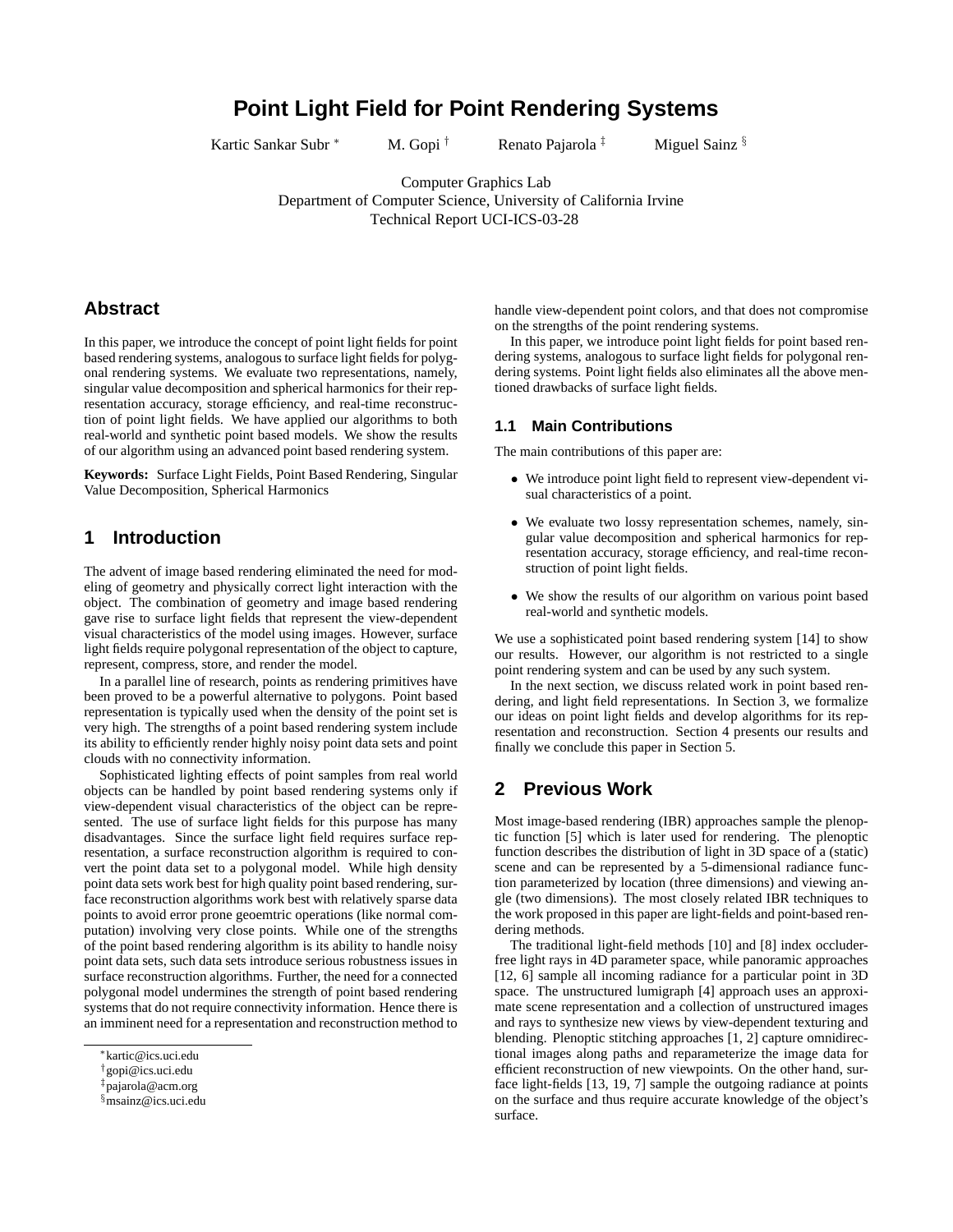

Figure 1: Sampling of point light fields: (a) The input viewing directions are projected onto to the tangent plane at point  $P$ . (b) These projected samples are triangulated using Delaunay triangulation.

Compared to the most related work on efficient surface lightfield compression and rendering [13, 19, 7] we present novel point light-field representation and reconstruction alternatives based on spherical harmonics or singular value decomposition of either RGB or luminance/chrominance color models. Furthermore, in contrast to previous approaches our point light-field representation does not depend on any continuous parameterization or polygonalization of the object surface and can directly be employed in point based rendering systems.

Points as rendering primitives have been discussed in [11] and revived as a practical approach to render complex geometric objects in [9]. High-performance and space efficient multiresolution point rendering systems have been proposed in [17, 3]. Highquality point-blending and splatting systems have been proposed in [15, 20, 16] and [14]. For color texturing, the proposed point based rendering systems, in general, use a point-sampling of the diffuse surface color, and if supported, interactive illumination is achieved using point-normals and material reflection properties.

Our point light-field representation directly extends existing point based rendering systems such as [20, 16], [3] or [14] to incorporate view-dependent texturing. In particular, the developed techniques support real-time point light-field reconstruction and rendering.

### **3 Point Light Fields**

Point light field  $\mathcal{P}(\theta, \phi)$  is defined as the radiance function of a 3D point represented over a hemisphere around the point. This twoparameter function is a special case of surface light field which has two additional parameters to describe the surface. Representation of functions on a hemisphere is frequently seen in many areas in computer graphics. A few examples include BRDF functions for a given input direction, surface radiance functions, and radiosity computation over a hemisphere. Representation of these function values is traditionally done using various methods including closed form expressions, splines, spherical harmonics, principal component analysis, Zernike polynomials, and spherical wavelets.

In this paper, we analyze the use of two fundamentally different function representation techniques – singular value decomposition (SVD) and spherical harmonics (SH). The SVD decomposes the input function along the principal directions of the distribution of the functional values. The SH method expresses the input function in terms of pre-defined harmonic basis functions. We also try two different representations for color, namely, RGB and YIQ. We explore these techniques to represent and reconstruct point light fields, with three distinct objectives: representation accuracy, storage efficiency, and real-time reconstruction.

In this paper, we present our results on representation and rendering of point light fields on various real and synthetic models. The input to our algorithms are calibrated real or virtual camera images of a known geometry. We use the results of [18] to capture real world geometry and corresponding images. There are three steps in processing the captured point light field in order to



Figure 2: Resampling point light fields: Top row: (Left) Resampling for singular value decomposition involves generating a uniform grid on the tangent plane. (Right) Grid points for SVD. Bottom row: (Left) Resampling for spherical harmonics involves uniform sampling on the sphere. (This figure is just an abstraction and not upto scale.) (Right) Grid points for SH. The values at the grid points are obtained by interpolating the values at the projected input samples [7].

achieve real-time high-quality rendering performance: resampling, representation, and reconstruction. In the following sections, we describe these three steps for SVD and SH representations of point light fields.

#### **3.1 Singular Value Decomposition (SVD)**

Singular value decomposition of an  $m \times n$  matrix A yields,  $A = U\Sigma V^T$ , where U and V are orthogonal matrices and  $\Sigma$ is a diagonal matrix containing the eigen values in decreasing order. Progressive approximation of A can be achieved by choosing only the first few leading eigen values and the corresponding number of columns and rows of U and  $V<sup>T</sup>$  respectively. Thus,  $A \approx \sum_{j=1}^{k} U_{col:j} \sigma_j V_{row:j}^T$ , where k is the approximation constant. When  $\tilde{k} = n$ , we get the original matrix A. In the representation of point light fields using SVD, the single parameter  $k$  determines the representation accuracy and storage efficiency.

**Input Sampling:** The given sample points of the hemispherical light field at a point  $P$  is orthographically projected onto to the tangent plane of P. Delaunay triangulation is used to triangulate these projected sample points on the plane. Figures 1 shows this process.

**Resampling:** As shown in Figure 2, the tangent plane is uniformly sampled in both X and Y directions of the local coordinate system into  $m \times n$  samples. The color values at these samples are computed using barycentric interpolation of Delaunay triangulation of projected input samples. If the resampled point is outside the convex hull, then the color is a linear combination of the colors of the closest projected input sample points on the covex hull. We compute the mean of these resampled values, and subtract it from each resampled value. The resulting matrix of  $m \times n$  values is stored as a matrix A along with the mean value. Our resampling method is adapted from [7].

**Representation:** We perform the SVD of the above matrix A. Given an approximation constant  $k$ , as part of lossy data representation, we store k columns of U and k rows of  $\Sigma V^T$ . Hence, both the representation accuracy and storage efficiency depend on k.

The compactness of representation by SVD does not only depend on  $k$  but also the size of the resampling matrix. The SVD represents the resampled function using dominant directions of the function values (eigen vectors). The dimensionality of the eigen vectors, and hence the size of representation, depends on the size of the matrix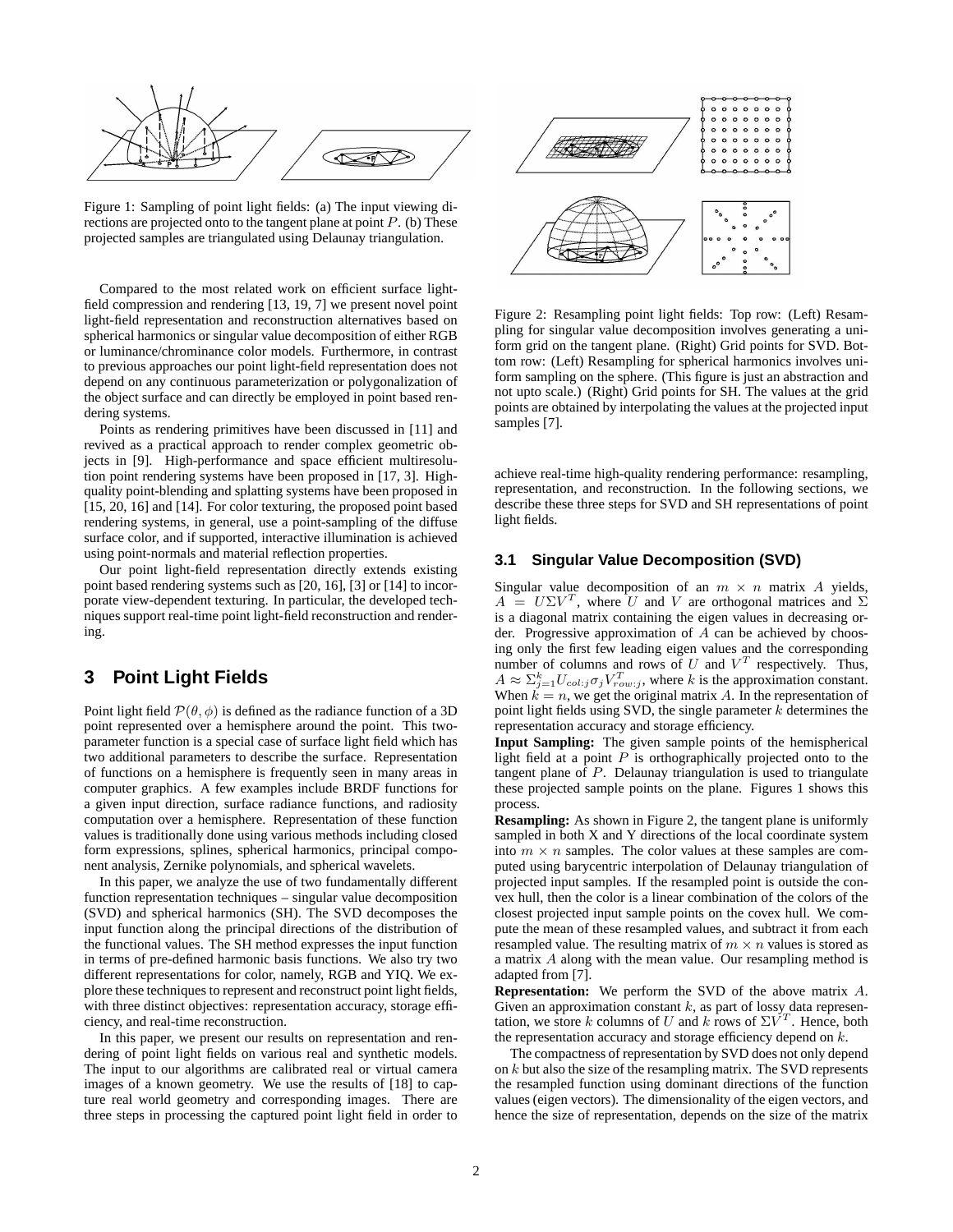A, and thus on the resampling. In case of representations like SH that use standard basis functions, the resampling size will affect only the accuracy of the representation and not its compactness. **Reconstruction:** Given the required view point E, the unit vector from the point  $P$  to  $E$  is transformed to the local coordinate system of P, followed by an orthographic projection on to the tangent plane at P. The projected point is snapped to the closest resampled grid point. The X and Y coordinates of this grid point (after appropriate translation of the origin), would give the column number of  $\Sigma V^T$ and the row number of  $U$  respectively. These two  $k$ -vectors  $(k$  is the approximation constant) are retrieved from the representation data structure. The sum of the dot product of these two  $k$ -vectors and the mean, which we subtracted during resampling, would give the color of the point as seen from the given direction  $E$ . Unlike in surface light fields, we do not require special texture mapping hardware to reconstruct point light fields. The computations involved in reconstructing every point light field are a simple vector normalizing operation and a dot product of vectors. As shown in Section 4, we can do this operation for several thousand points per-second.

#### **3.1.1 Representing RGB and YIQ**

The above representation can be used independently over the three channels of the colors  $-$  R, G and B. Alternatively, we can convert RGB to YIQ representation and then represent using the same scheme for Y, I and Q independently. There is an advantage of using YIQ representation over RGB representation. The term Y represents the luminance and, I and Q represent the chrominance. Perceptual studies have shown that luminance is more important than chrominance for human perception. Hence, in our implementation, we represent Y with approximation constant  $k > 0$  along with its mean, and I and Q with  $k = 0$  in addition to the mean value of I and Q. Thus, the storage requirement for YIQ representation is nearly one-third of the requirement for RGB. But as shown in Section 4, the mean values of I and Q cannot handle the specular chrominance correctly, as the specular chrominance is determined by the chrominance of the light source, and not of the object. Hence, as shown in Figure 6, the specular chrominance appears as part of the diffuse chrominance. The red light that was incident on the blue bunny affects the color of the entire bunny, and makes it appear slightly purple. However, the specular highlights are accurately represented by Y.

#### **3.2 Spherical Harmonics (SH)**

Spherical harmonics  $Y_l^m(\theta, \phi)$  are single valued, continuous, bounded, complex function on a sphere. They are equivalent to Fourier transforms over a sphere. The integer variable  $l$  is called the order, and m is an integer varying from  $-l$  to  $+l$ .

**Input Sampling:** The given sample points of the hemispherical light field at a point  $P$  is orthographically projected on to the tangent plane of P and triangulated as in the case of SVD (Figure 1). **Resampling:** Since the SH functions need highly uniform sampling on a sphere, we cannot use the uniform sampling on the plane, as we did in the case of SVD. We use a recursive subdivision of a dodecahedron to get uniform samples on a sphere.

Spherical interpolation of input sample points has to be done to determine the color values for resampled directions. But for the sake of simplicity, as shown in Figure 2, we project uniformly generated spherical samples onto the tangent plane of  $P$ , and use the same interpolation technique adopted in case of SVD.

Since the function has to be represented on a sphere to use SH and our point light field is on a hemisphere, we have to "reflect" the values at the resampled points on the upper hemisphere about the tangent plane to get a smooth function over the entire sphere. This is automatically achieved as the projection of points of reflection about the tangent plane gets mapped on to the same point on the tangent plane and gets the same interpolated value. In this context, the choice of projection plane is very important. The upper hemisphere around the normal vector has "valid" (visible) colors for point light fields, and the lower hemisphere has "invalid" (occluded) colors. The projection plane should separate these "valid" and "invalid" directions. Any other projection plane other than the tangent plane would evaluate incorrect interpolated values for the resampled points.

**Representation:** Representation of smooth functions uniformly sampled over a sphere can be done by projecting the function values onto the SH basis functions. The coefficient  $C_l^m$  for a simple harmonic basis function  $Y_l^m$  is computed as  $\dot{C}_l^m$  =  $\Sigma_n W(\theta, \phi) f(\theta, \phi) Y_l^m(\theta, \phi)$ , where *n* is the number of resampled points. The weight W is computed based on non-uniformity of sampling. If it is strictly a uniform sampling over a sphere, then  $W = 4\pi/n$ , a constant. The number of SH basis functions Y is  $(l + 1)^2$ , where l is the order. Hence the representation consists of  $(l + 1)^2$  coefficient values  $(C_l^m)$ , one corresponding to each SH basis function.

**Reconstruction:** Reconstruction of the point light field from SH function is simply the dot product of the coefficient vector and the basis function vector, evaluated for a specific direction  $(\theta, \phi)$ . That is  $\hat{f}(\theta,\phi) = C_l^m \cdot Y_l^m(\theta,\phi)$ , where  $\hat{f}$  is the approximation of the original input function  $f$ .

### **4 Implementation and Results**

We present in this section, results from our study of the two lossy representation techniques, the SVD and the SH. We varied the resampling density and the extent of approximation, to analyze the reconstruction quality and size of the point light field representation. The datasets we used vary from 4000 to 14,000 data points, and the number of input viewing directions varied from 144 to 1,472 views. The point light field resampling, reconstruction, and rendering were performed on a 2.5GHz Pentium 4, with 1GB RAM and an ATI Radeon-9700 video card.

**Datasets:** The spheres shown in Figure 5 have three spotlights, Red, Green and Blue forming intersecting areas. The cup shown in Figure 5 was generated by visual hull and voxel carving techniques [18] using 14 camera positions.

#### **4.1 Singular Value Decomposition (SVD)**

**Resampling:** For SVD, the resampling density is expressed in terms of the grid size, and was varied from 20x20 to 60x60. As expected, the results show "smoother" images for higher sampling during interactive rendering. Further, as explained in Section 3.1, the resampling grid size also affects the storage requirements as seen from the Figure 3.

**Representation:** The approximation constant  $k$  (Section 3.1) was expressed and implemented in the form of a threshold percentage with respect to the largest eigen value. Thus with a 10% threshold, eigen values below 10% of the maximum eigen value, and the corresponding rows and columns of U and  $V^T$  were ignored. We used varying levels of threshold from 10% to 30%. As expected, the point light field representation was more compact for higher values of thresholds as more rows and columns were ignored. This result is shown in the Figure 3. We used the GNU Scientific Library (GSL 1.3) to perform the SVD.

**Reconstruction:** The reconstruction time when SVD was used was found to take, on an average,  $6\mu$  seconds per point. We do not use any functionality of graphics hardware to reconstruct the point light field. We were able to achieve extremely smooth interactive frame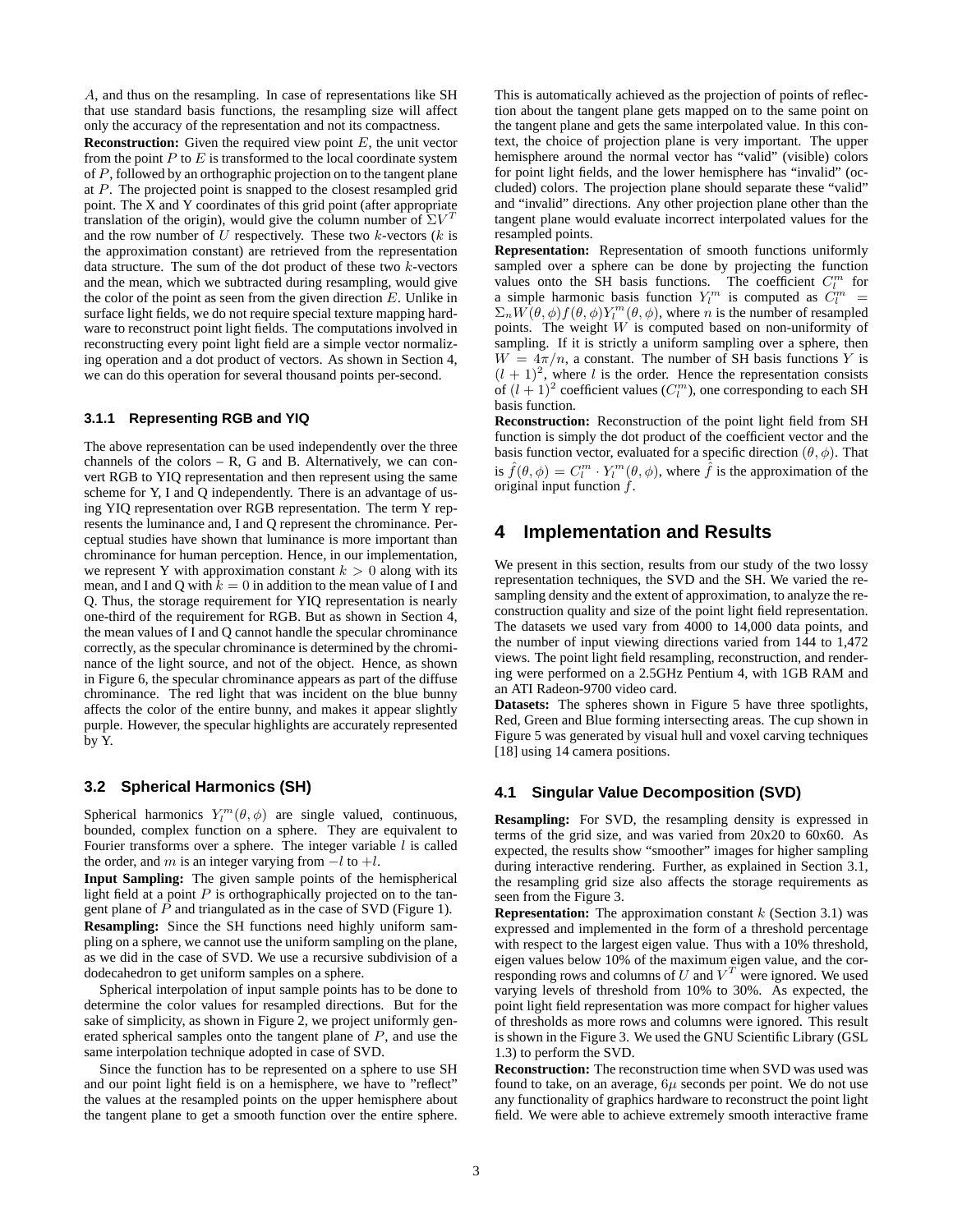| Dataset: Sphere<br>(4,902 Points, 144 Viewpoints, Input size 1529KB) |              |        |
|----------------------------------------------------------------------|--------------|--------|
| SVD: 20x20, 10%                                                      | RGB          | 6,166  |
|                                                                      | YIQ          | 2,454  |
| SVD: 20x20, 20%                                                      | RGB          | 4,827  |
|                                                                      | YIQ          | 1,700  |
| SVD: 20x20, 30%                                                      | RGB          | 3,709  |
|                                                                      | YIQ          | 1,366  |
| SVD: 30x30, 10%                                                      | $_{\rm RGB}$ | 10,844 |
|                                                                      | YIQ          | 3,530  |
| SVD: 30x30, 20%                                                      | RGB          | 7,045  |
|                                                                      | YIQ          | 2,384  |
| SVD: 30x30, 30%                                                      | RGB          | 5,380  |
|                                                                      | YIQ          | 1,878  |
| SVD: 40x40, 20%                                                      | RGB          | 9,272  |
|                                                                      | YIO          | 3,064  |
| $SH: I = 2$ , resampled at 320 points                                |              | 805    |
| $SH: I = 2$ , resampled at 2560 points                               |              | 805    |
| $SH: I = 3$ , resampled at 320 points                                |              | 1,207  |
| $SH: I = 4$ , resampled at 2560 points                               |              | 1,724  |

Figure 3: The table shows the file size of the point light fields representation expressed in KB. Note: no compression techniques were used. The resampling grid size and the threshold parameter used for SVD are given. The order of SH is shown as l.

rates with all our models even when used with sophisticated and compute intensive point based rendering system.

RGB and YIQ: We stored only the mean values of I and Q of a point light field with  $k = 0$ . As expected, this yielded a more compact point light field than RGB representation. Using YIQ representation, in the case of the Cup dataset(17,312KB) generated from 576 views, SVD for 1600 (40x40) resamped views and at a threshold of 20% resulted in a point light field representation of 13,535 KB. This is encouraging, especially since no special compression technique like vector quantization was employed.

#### **4.2 Spherical Harmonics (SH)**

**Resampling:** For SH, we express resampling in terms of number of samples generated on the sphere, and the the level of approximation, by the order of the spherical harmonic basis functions used. Unlike SVD, resampling size does not affect the compactness of representation of SH. This is also shown in Figure 3.

**Representation:** We achieved good approximation with low orders. With higher orders, we noticed "ringing" effect in a few cases. The size of the point light field constructed using SH increases as the square of the order. Figure 7 compares the results of the cup data set for orders  $l = 2$  and  $l = 4$ , rest of the parameters being the same.

**Reconstruction:** Although SH produced much smoother images and more compact point light fields specular highlights are less pronounced than with the SVD scheme as shown in Figures 5. The reconstruction time, per vertex was around four times slower than for SVD due to complex trignometric computations for the evaluation of SH basis functions during run-time. This can be avoided with clear quantization of sine and cosine values over the spherical



Figure 4: The rendering system: The point light field reconstruction substitutes the rendering system's own illumination and color computation stage of the pipeline.

angles and using a look-up table for the evaluation of  $Y_l^m$ s.

### **4.3 Rendering**

To demonstrate our point light-field representation and conduct experiments, we used the point based rendering system introduced in [14]. While it supports level-of-detail (LOD) based rendering of large point sets, no LODs were used here.

The basic rendering process is illustrated in Figure 4 and includes the following steps: (1) selection of the rendered point splats, (2) visibility splatting of points to generate a *z*-buffer at an  $\varepsilon$  offset in the *z* direction, (3) blending of point splats overlapping within an  $\varepsilon$  distance range and (4) color normalization of the blended splats. For further details on this point rendering pipeline we refer the reader to [14].

In this or similar point rendering frameworks, the proposed point light field representation comes into play when the illumination is to be computed- highlighted box in Figure 4. At this point the color of a point, given the current viewpoint, is reconstructed from our point light field rather than performing interactive local illumination.

# **5 Summary**

In this paper, we have introduced the concept of a point light field that can be used by point-based rendering systems to render view dependant visual characteristics of points. We have also analyzed two representation schemes for the constructed point light fields with respect to representation accuracy, storage efficiency and realtime reconstruction.

Using singular value decomposition (SVD) to represent the light field, preserved specularities better, while using spherical harmonics resulted in a more compact representation (in terms of storage required). Using SVD on the YIQ color model yielded a more compact point light fields than on RGB, but using RGB produces better results for colored specularity. It is important to note that we have not used any compression technique to compress our point light field data. Using methods like vector quantization, we can achieve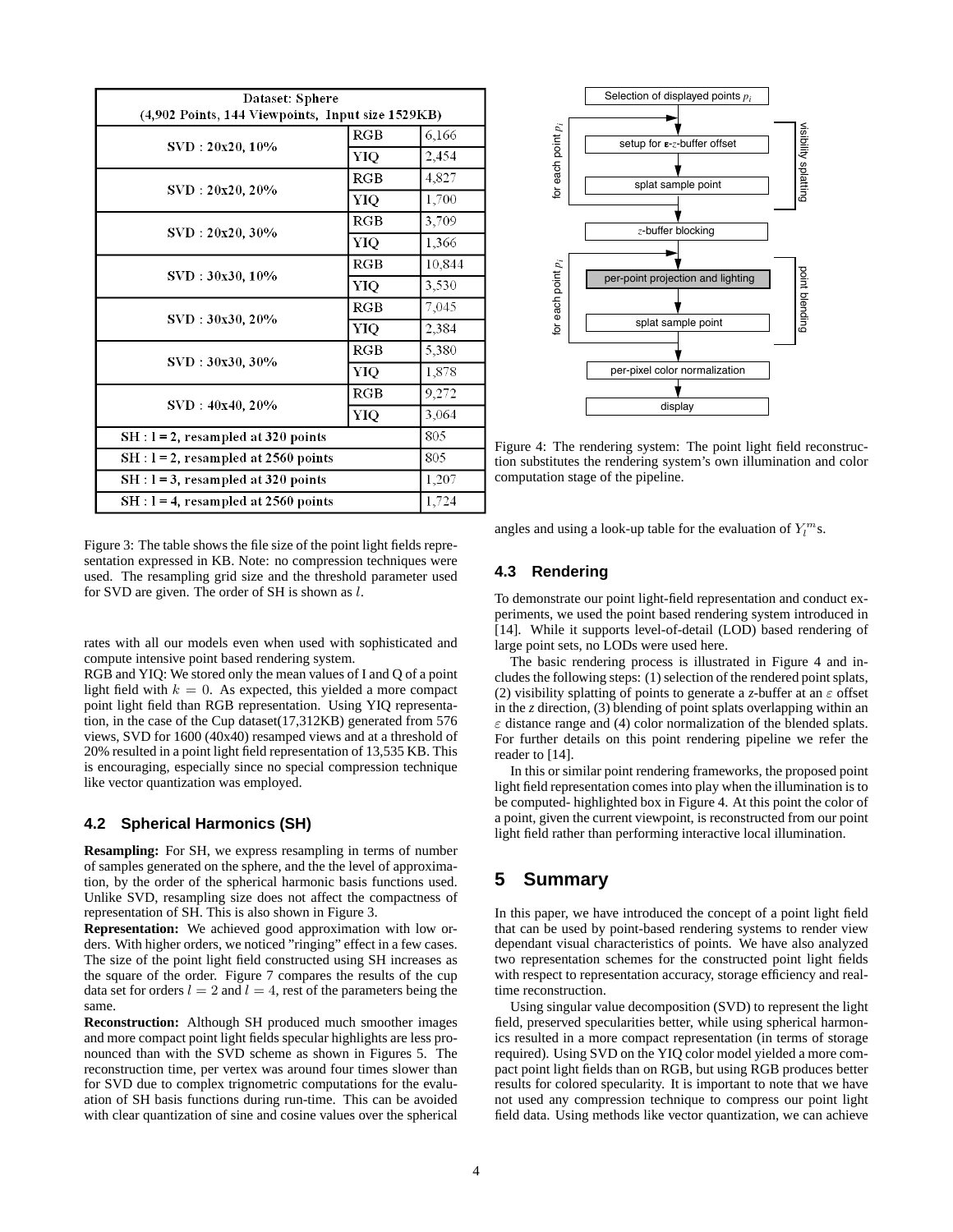

Figure 5: Top row: Sphere with 4902 points. Bottom row: Cup with 13202 points. From left to right: original model, SH with order  $l = 4$ , SVD on RGB values with 20% approximation tolerance with 40x40 grid, SVD on YIQ with 20% approximation tolerance and 40x40 grid. Notice that the specularity is less pronounced in case of SH.

dramatic compressions for both SVD and SH data sets proportionately.

The concept of point light field, its representation and reconstruction are general enough that it can be used with any point based rendering system. We are still working on run-time efficiency of our implementation to handle data sets in the order of millions of points.

# **Acknowledgements**

We are deeply indebted to Jim Arvo for his enthusiastic willingness to share his spherical harmonics code and sample code to use it. We thank Peter Eisert for sharing the cup data set.

# **References**

- [1] Daniel Aliaga and Ingrid Carlbom. Plenoptic stitching: A scalable method for reconstructing 3D interactive walkthroughs. In *Proceedings SIGGRAPH 2001*, pages 443–450. ACM SIGGRAPH, 2001.
- [2] Daniel Aliaga, Thomas Funkhouser, Dimah Yanovsky, and Ingrid Carlbom. Sea of images. In *Proceedings IEEE Visualization 2002*, pages 331–338. Computer Society Press, 2002.
- [3] Mario Botsch, Andreas Wiratanaya, and Leif Kobbelt. Efficient high quality rendering of point sampled geometry. In *Proceedings Eurographics Workshop on Rendering*, pages –, 2002.
- [4] Chris Buehler, Michael Bosse, Leonard McMillan, Steven Gortler, and Michael Cohen. Unstructured lumigraph render-

ing. In *Proceedings SIGGRAPH 2001*, pages 425–432. ACM SIGGRAPH, 2001.

- [5] Jin-Xiang Chai, Xin Tong, Shing-Chow Chan, and Heung-Yeung Shum. Plenoptic sampling. In *Proceedings SIG-GRAPH 2000*, pages 307–318. ACM SIGGRAPH, 2000.
- [6] Shenchang Eric Chen. QuickTime VR: An image-based approach to virtual environment navigation. In *Proceedings SIGGRAPH 95*, pages 29–38. ACM SIGGRAPH, 1995.
- [7] Wei-Chao Chen, Jean-Yves Bouguet, Michael H. Chu, and Radek Grzeszczuk. Light field mapping: Efficient representation and hardware rendering of surface light fields. *ACM Transactions on Graphics*, 21(3):447–456, 2002.
- [8] Steven J. Gortler, Radek Grzeszczuk, Richard Szeliski, and Michael F. Cohen. The lumigraph. In *Proceedings SIG-GRAPH 96*, pages 43–54. ACM SIGGRAPH, 1996.
- [9] J.P. Grossman and William J. Dally. Point sample rendering. In *Proceedings Eurographics Rendering Workshop 98*, pages 181–192. Eurographics, 1998.
- [10] Marc Levoy and Pat Hanrahan. Light field rendering. In *Proceedings SIGGRAPH 96*, pages 31–42. ACM SIGGRAPH, 1996.
- [11] Marc Levoy and Turner Whitted. The use of points as display primitives. Technical Report TR 85-022, Department of Computer Science, University of North Carolina at Chapel Hill, 1985.
- [12] Leonard McMillan and Gary Bishop. Plenoptic modeling: An image-based rendering system. In *Proceedings SIGGRAPH 95*, pages 39–46. ACM SIGGRAPH, 1995.